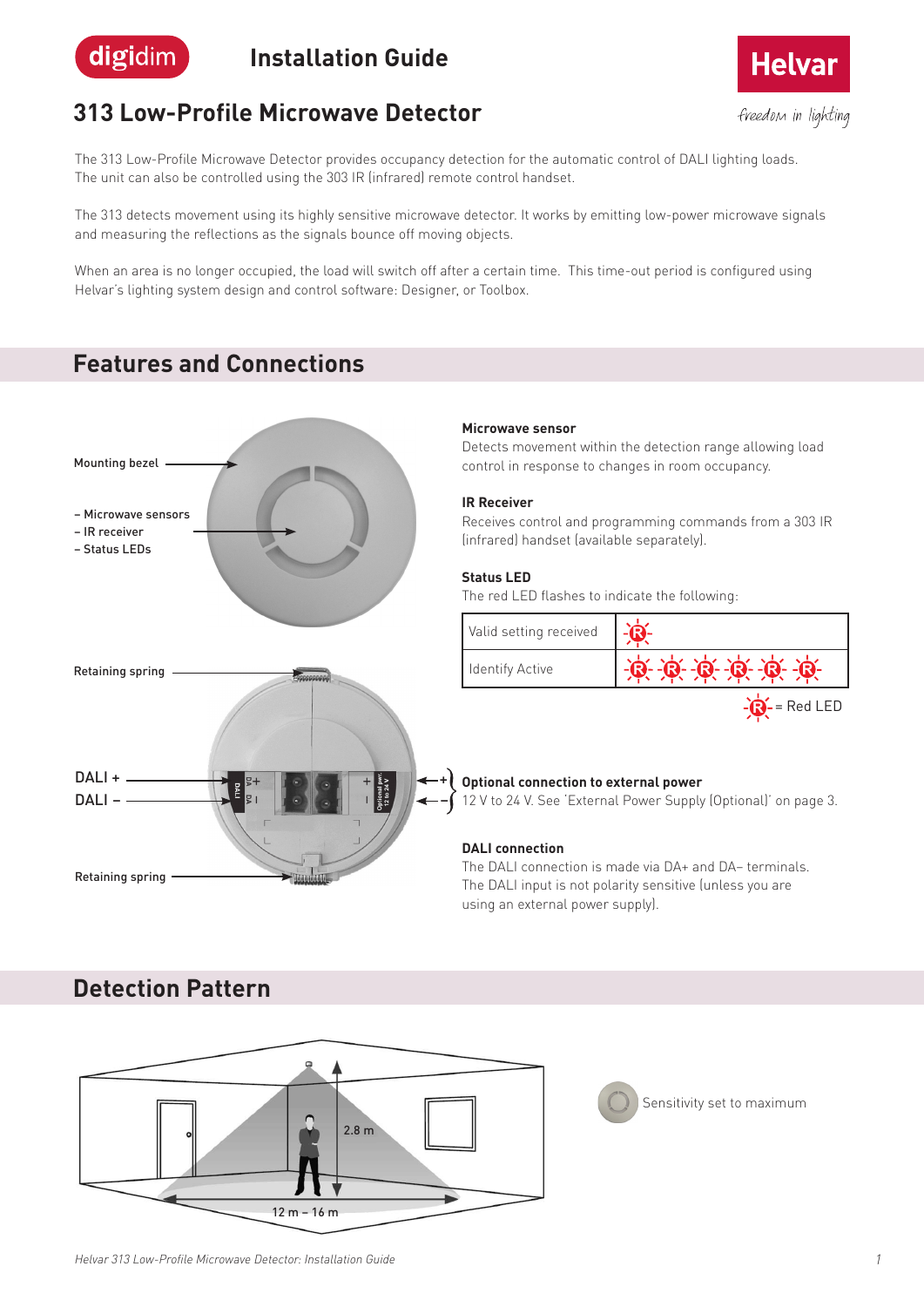- 1. Install the unit: see 'Connection and Fixing' on page 2.
- 2a. Connect the DALI terminal blocks to the sockets located at the rear of the sensor.
- 2b. If required, connect the optional power supply. See 'External Power Supply (Optional)' on page 3.
- 3. Power the unit up.
- 4. After the lighting load switches on, by default it will switch off after 20 minutes of no movement detected.

#### **Installation Notes**

- Position the sensor so that the occupants of the room are normally inside the detection zone.
- Do not install the sensor within 1 m of any lighting, forced air heating, or ventilation equipment.
- Do not fix the sensor to an unstable or vibrating surface.
- Install the unit as far away as possible from the surface of metal objects.
- The detection pattern illustrated (see 'Detection Pattern' on page 1) is based on a mounting height of 2.8 m.
- A lower mounting height will decrease the overall size of the detection zone.

### **Connection and Fixing**



### **Mounting hole Surface Back Box SBB-A**



*Note: Order the SBB-A surface mount box separately.*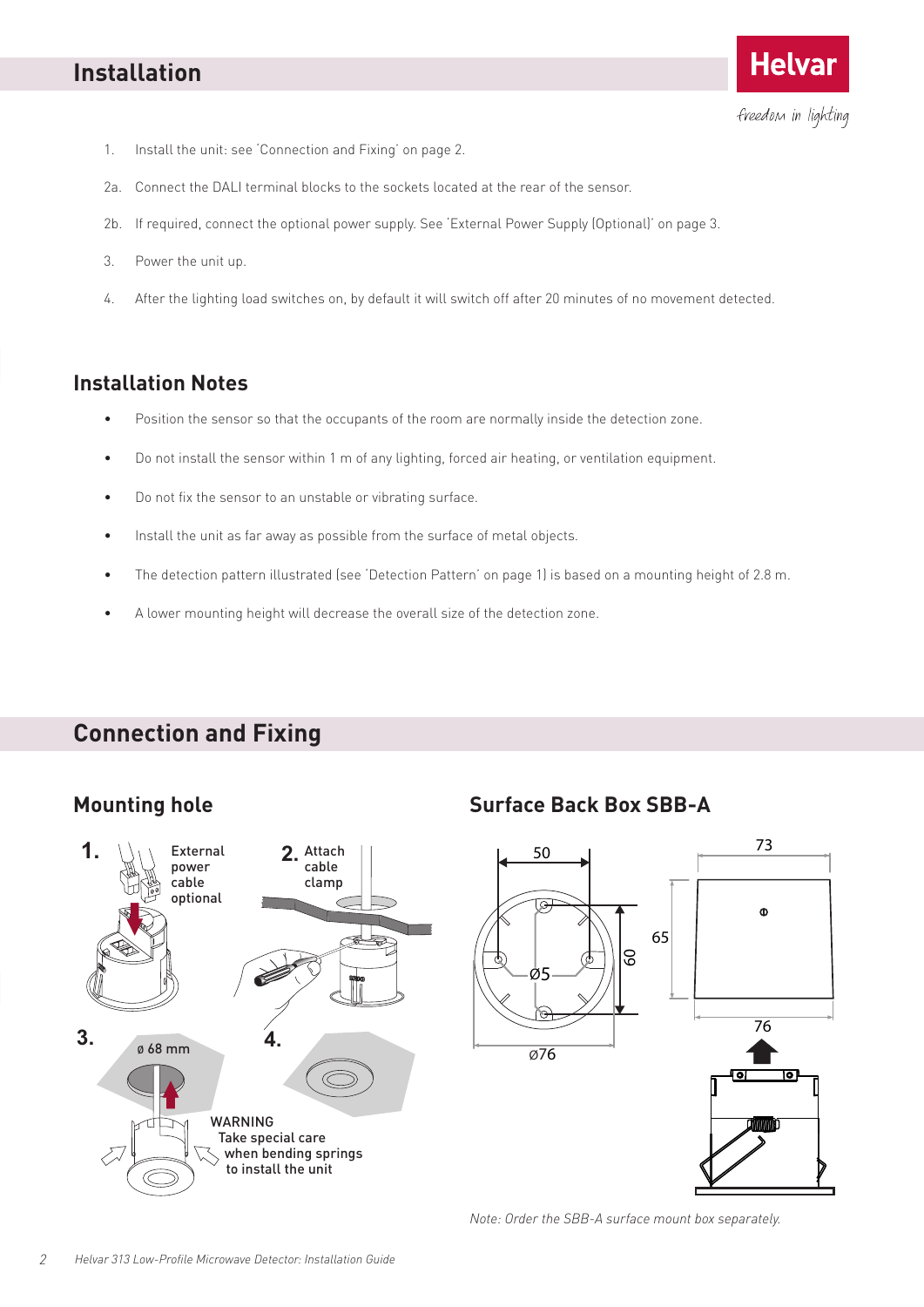#### freedom in lighting

The following table gives the various 12 V to 24 V external power supply units that can be used, as well as the sensor hardware revision needed for each of them. With some models, you must make a wire link between the DALI negative terminal and the negative terminal of the external power supply, as shown in the figure.

| <b>EPS</b>              | Current<br>limited | Link from<br>DA-to EPS- | Sensor hardware<br>revision |
|-------------------------|--------------------|-------------------------|-----------------------------|
| Helvar 401              | <b>Yes</b>         | No                      | Any                         |
| Helvar 402              | Yes                | Yes                     | Any                         |
| Helvar 403              | Yes                | No                      | Any                         |
| Helvar<br>$LL6-U-CLED$  | Slow               | No                      | 4 or later                  |
| Generic<br>12 V to 24 V | No                 | $No*$                   | 4 or later                  |



*\* Except in some cases where the generic EPS output is referenced to earth.*

### **Remote Control**

You can use the Helvar 303 IR Remote Control

- to send signals to the 313 detector to:
- recall lighting scenes 1–4;
- adjust light levels;
- store current level; and
- install preset levels for scenes 1–4.



Helvar 303 IR Remote Control See the 303 Remote User Manual (Helvar Document D004744) for full details.

### **Other Functions**

#### **Sensitivity**

Adjust the sensitivity using Designer, or Toolbox (Helvar's lighting system design and control software).

*Note: On maximum sensitivity, the detector unit is extremely sensitive to movement and may detect through glass, thin walls or partitions. If this causes a problem, reduce its sensitivity.*

#### **Adjusting On, Exit and Transition Time-Outs**

The default time-outs for On, Exit and Transition can be altered using Designer, or Toolbox.

#### **Check Connection to DALI Network**

To make sure that the sensor is correctly connected the DALI network, use the *Identify* function in Designer, or Toolbox.

#### **Using Designer and Toolbox Software**

When using Designer, connect the PC to the lighting network via a Helvar router. When using Toolbox, connect the PC to the lighting network via a Helvar serial or USB interface. *For information about Designer and Toolbox, see the System Software section of www.helvar.com.*